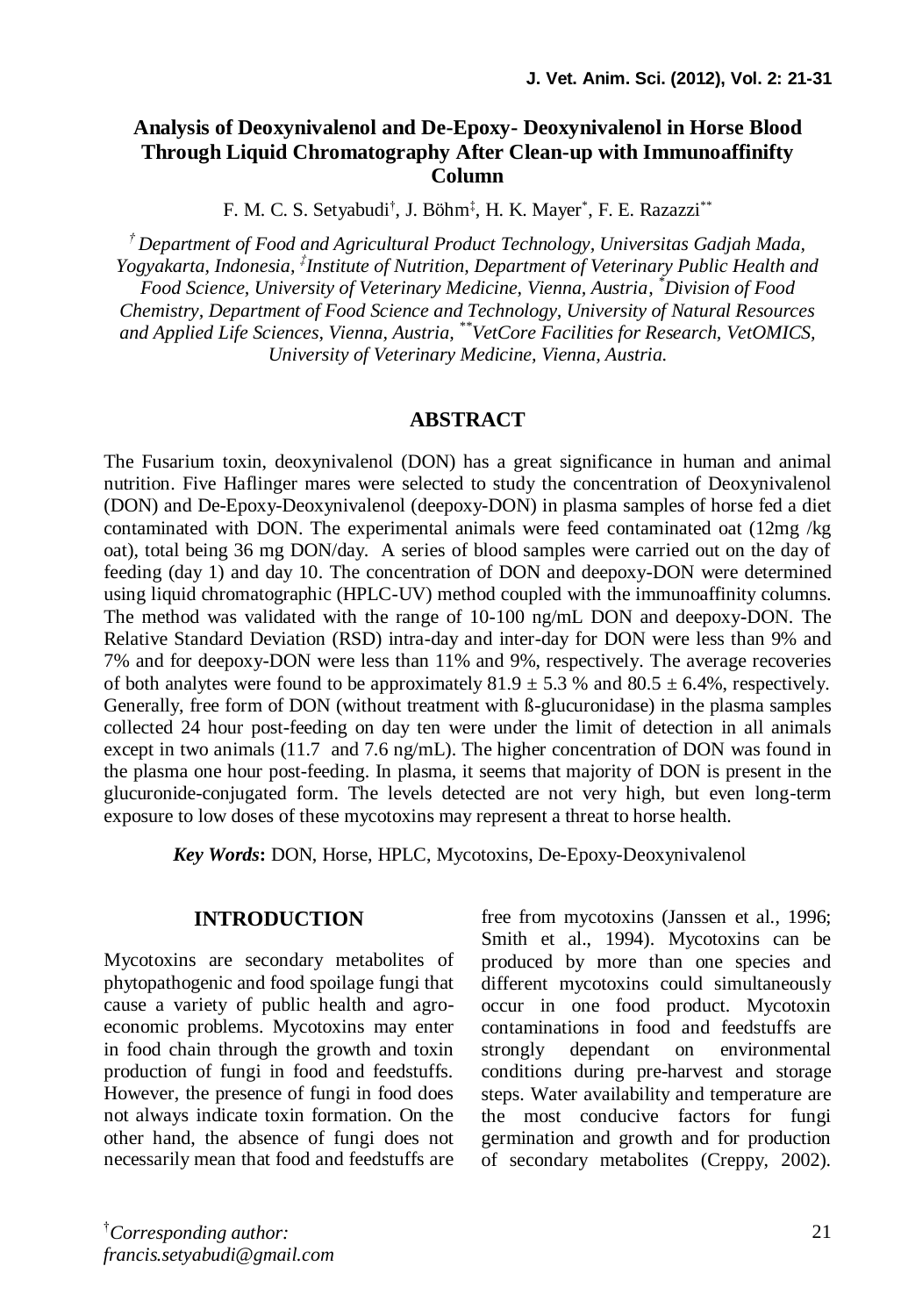Contamination of foods and feeds by major mycotoxins, for instance Aflatoxins (AFs), Ochratoxin A (OTA), Fumonisins (FBs), Deoxynivalenol (DON), T-2 Toxin (T-2), HT-2 Toxin and Zearalenone (ZEA), has been recognized as significant source of food-borne illnesses.

DON is a 3*α*, 7*α*, 15-trihydroxy-12, 13 epoxytrichothec-9-en-8-one  $(C_{15}H_{20}O_6)$  with a molecular weight of 296.3 g/mol. Because of the higher relevance and reduced yield and performance in animal production, deoxynivalenol is considered as the major cause of economic loss (Josephs et al., 2001). Cumulative evidences showed that there is a lack of published information regarding the quantification of DON and deepoxy-DON in the biological samples of horses. Therefore, we used High Performance Liquid Chromatography-UV (HPLC-UV) coupled with immunoaffinity column for the detection of DON and deepoxy-DON in plasma of horses.

# **MATERIALS AND METHODS**

## **Standard, Chemicals and Clean-up Cartridge**

Deepoxy-DON standard (50µg/mL) was purchased from Biopure (Tulln, Austria) which were in crystalline and solution forms, respectively. DON (Biopure, Tulln, Austria) standard (5mg) was dissolved in acetonitrile to a final concentration of 1,000 µg/mL. The standard solutions (stock solutions) of DON (1,000 µg/mL) and deepoxy-DON (50 µg/mL) were stored at -20°C until further processing. The solutions of DON and deepoxy-DON standards were measured using an ultraviolet-spectrophotometry at 218 and 215 nm respectively (Biopure, 2005).

ß-Glucuronidase enzyme type HP-2 from *Helix pomatia* (100,000 unit/mL) and phosphate buffered saline (PBS) were purchased from Sigma-Aldrich (Steinheim, Germany). Polyethylenglycol (PEG)-8000 was purchased from Merck (Darmstadt, Germany). Methanol and acetonitrile of HPLC-gradient grade were purchased from Fisher Scientific Co. (Leicestershire, UK) while water was purified in a UPW2 system (F & L, Austria).

DON-Prep immunoaffinity columns and DONTest<sup>™</sup>-immunoaffinity column were purchased from R-Biopharm Rhône (Glasgow, Scotland) and Vicam L.P. (Watertown, USA) respectively. The liquidliquid partitioning was also performed in this study as additional step of clean-up method using ChemElut Varian cartridge (five mL) with hidromatrix diatomaceous earth (Walnut Creek, USA).

#### **Experimental Animals and Feeding Trial**

Five fertile Haflinger mares (Gaby, Lucy, Regina, Sylvia, and Twiggy) with a mean body weight of 450kg maintained at the Clinic for Obstetrics, Gynaecology, and Andrology, University of Veterinary Medicine, Vienna, were used in the study. At the start of experimental phase, the animals were fed a diet primarily composed of hay (07kg) and oats (03kg) per day. The DON was administered orally by feeding contaminated oat (12mg /kg oat); hence total being 36 mg DON/day. The ration was provided twice a day with an interval time of twelve hours throughout the experimental period (10 days).

## **Sample Collection and Preparation**

Blood was collected on a day before the experimental phase was categorized as initial value (IV). In the experimental phase, collection of blood was done on day 1 and 10. Blood samples from each animal were collected after hour 1, 2, 3, 4, 8, 12 of first feeding and 12 of second post-feeding *i.e.* at hour 24 of first post-feeding.

Plasma (1.0 mL) was mixed with 2.0 and 3.0 mL of phosphate buffer (pH 6.8),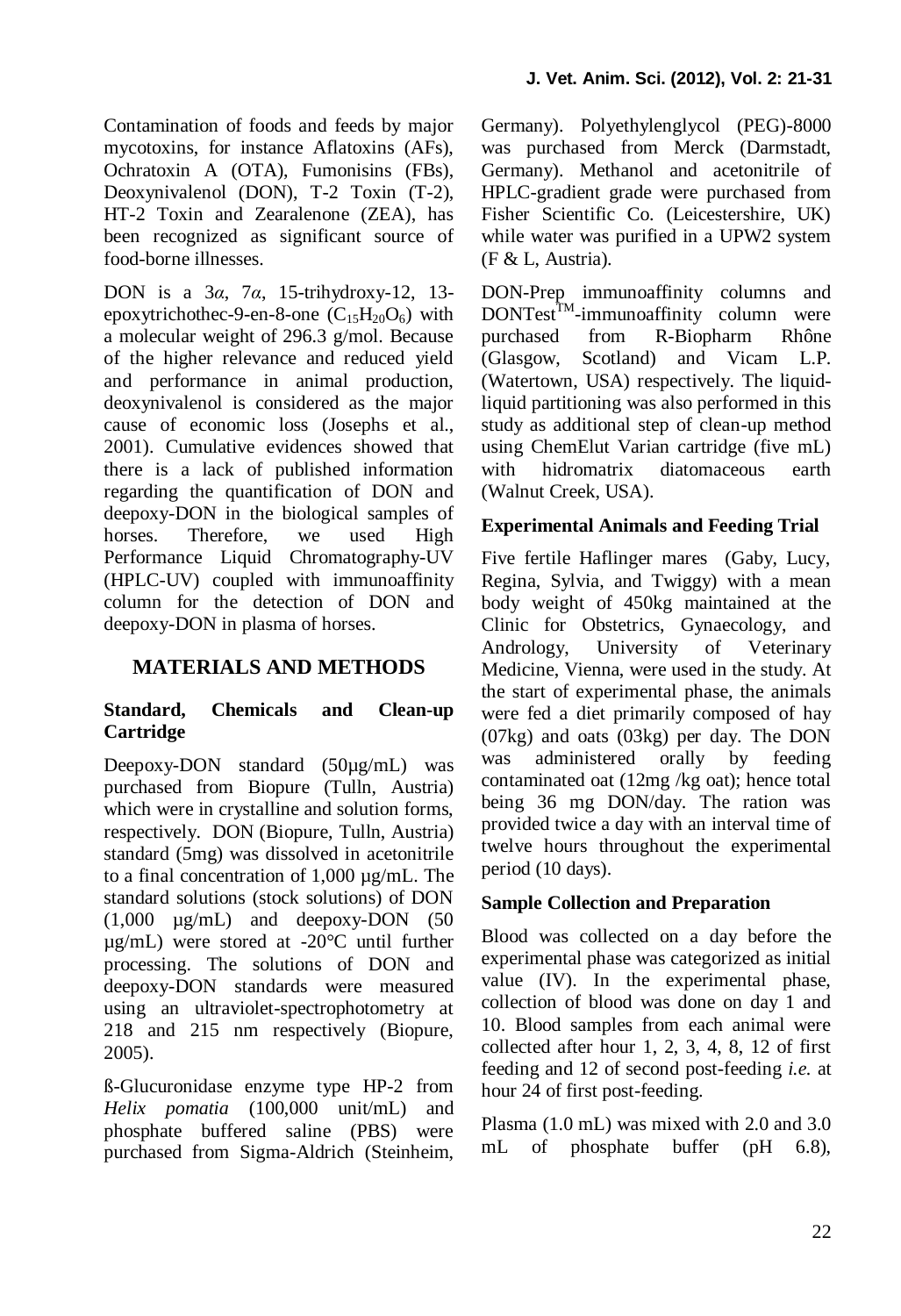respectively. The solutions were mixed with 80 µl of ß-glucuronidase (~ 8,000 unit enzyme) and incubated overnight at room temperature. For the investigation of glucuronidation degree, three replicates of blood sample of horses were collected from 24 hour post-feeding on day 10 and prepared with and without ß-glucuronidase treatment. Samples without ß-glucuronidase treatment after mixing with phosphate buffer were poured directly into DON-Prep immunoaffinity column.

## **Clean-up Methods for Samples**

Plasma samples were cleaned-up using DON-Prep immunoaffinity column with certain modification in the washing step. Plasma (3.0 mL) was loaded into an immunoaffinity column after incubation. An intensive washing procedure was carried out with 14.0 mL of phosphate buffered saline (PBS) and 6.0 mL of water, respectively. Later on, the analyte was eluted with 4.0 mL of methanol. Afterwards, eluate was evaporated using a stream of nitrogen and heating at 40°C, reconstituted in 300 µL of mobile phase and 100 µL was injected into HPLC-UV system.

#### **Validation Analysis**

The validation procedures were performed by spiking plasma into final concentrations of DON and deepoxy-DON ranging from 10 to 1,00 ng/mL. Evaluations of recoveries and repeatability were performed in three replicates within-day and between-days. Each of 950 µL of plasma was spiked with 50 µL of mixed working standard of DON and deepoxy-DON (0.2, 0.5, 1.0 and 2.0 µg/mL) and the final concentrations were 10, 25, 50 and 100 ng mixed of DON and deepoxy-DON/mL. Determination of detection limits (LOD's) and quantification limits (LOQ's) were based on response signal to noise of 3.0 to 1.0 and 10 to 1.0, respectively.

## **HPLC-UV**

Mobile phase consisted of HPLC-water (82%), methanol (9%), and acetonitrile (9%). An amount of 100µl of reconstituted aliquot from food and biological samples were injected using an autosampler (Merck-Hitachi AS-2000, Tokyo, Japan). An Iso-Chrom LC pump (Spectra Physics, San Jose, USA) maintained at the flow rate of 1.00 mL/min was used. Analytes were separated on Synergy polar reversed-phase column  $(80\text{\AA}, 250 \text{ mm} \text{ length x } 4.6 \text{ mm i.d., 4 \mu m})$ from Phenomenex (Cheshire, UK) and an analytical guard column  $C_{18}$  (4 x 3 mm; Phenomenex, Aschaffenburg, Germany) was installed to protect the HPLC-column. The wavelength, rise time and sensitivity range of ultraviolet detector was set at 220 nm, 0.3<br>seconds and 0.05 AUFS. The seconds and  $0.05$ chromatograms were integrated based on a Stratos-V.4 Program (Polymer Laboratories, UK).

## **RESULTS AND DISCUSSION**

## **Adaptation and Validation of Clean-up Method**

In the current study, only immunoaffinity column was used as a clean-up method prior to HPLC-UV for determination of DON and deepoxy-DON. Figures 1 and 2 show that DON and deepoxy-DON have retention times of 8.5 and 11.5 minutes, respectively. The Relative Standard Deviation (RSD) within-day and between-day for DON were less than 9% and 7% and for deepoxy-DON were less than 11% and 9%, respectively (Tables 1 and 2). On the other hand, the average recoveries of both analytes were found to be approximately  $81.9 \pm 5.3$  % and  $80.5 \pm 6.4\%$ , respectively (Table 3).

Since immunoaffinity column was originally intended for clean-up of food samples, therefore, adaptation of this procedure was carried out in the current study for analysis of biological samples. The immunoaffinity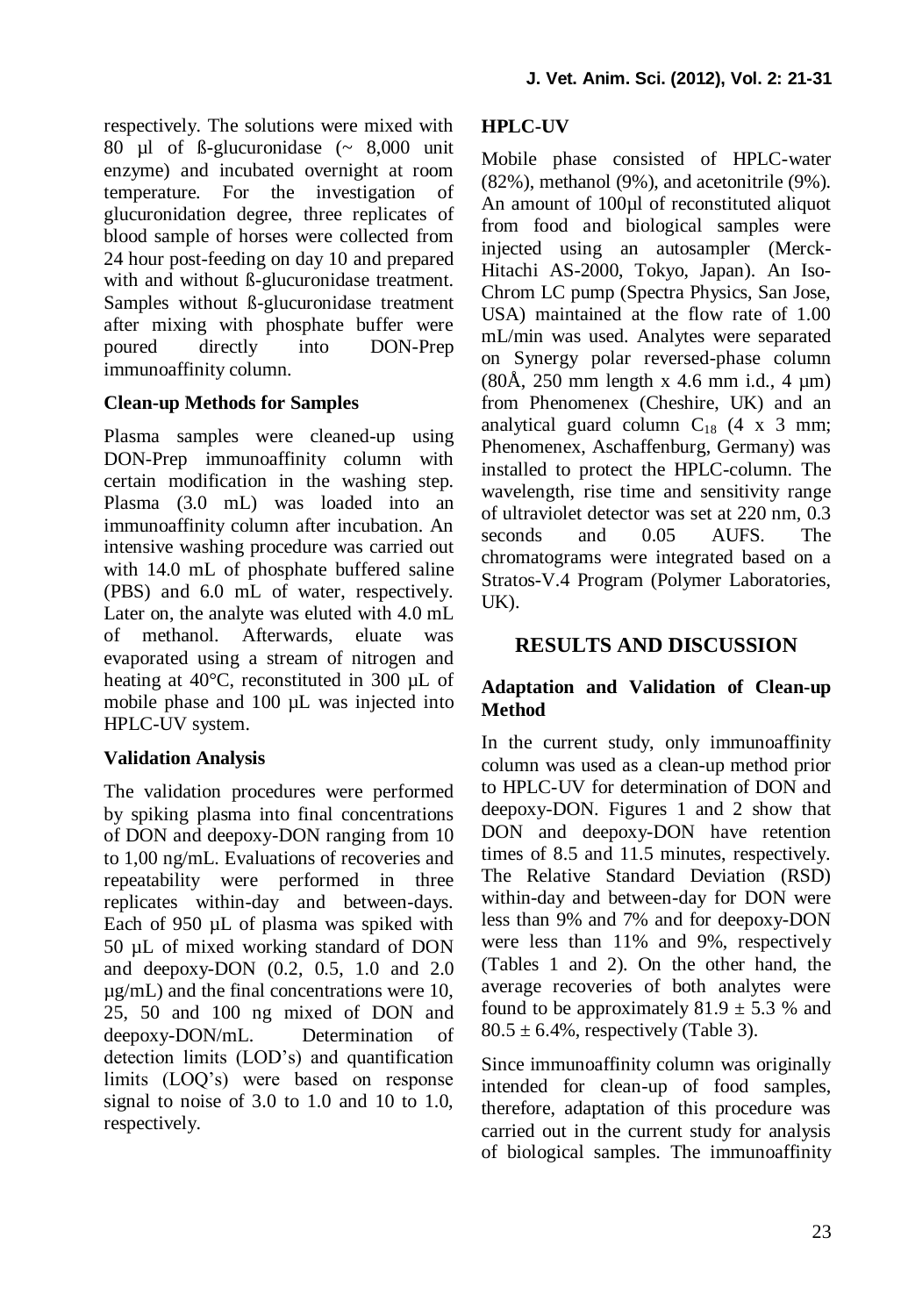column was originally adapted for biological samples by additional washing step using a PBS. In addition, PBS has been commonly used as a washing solution in antibodies production and its application in immunochemical assay (Gathumbi et al., 2001). A prior study showed that immunoaffinity columns are able to remove impurities and pre-concentrate DON and deepoxy-DON in plasma samples. Furthermore, it has also been demonstrated that antibody of DON Prep-immunoaffinity column is also able to bind deepoxy-DON within the column (Valenta and Dänicke, 2005). Moreover, intensive washing steps consisting of 14 mL of PBS and 6.0 mL of water were able to exclude the additional application of diatomaceous-earth cartridge. However, Döll et al. (2003), Dänicke et al. (2004a, 2004b, 2004c, 2004d, 2004e, 2005a and 2005b) and Goyarts and Dänicke (2006) performed a clean-up using diatomaceousearth cartridge coupled with immunoaffinity column when analysing the DON and deepoxy-DON in serum samples of pig and duck.

Various reports have mentioned higher recoveries of DON and deepoxy-DON using diatomaceous-earth cartridges coupled with immunoaffinity column in the pig's serum (Döll et al., 2003; Dänicke et al., 2004a; 2004b; 2004c; 2004e, 2005a, 2005b; Goyarts and Dänicke, 2006) and in Pekin duck (Dänicke et al., 2004d) ranging from 75 to 95 % and 64 to 104 %, respectively. The recoveries observed in the current study were also comparable to those of Valenta and Dänicke (2005) who employed this clean-up method to determine DON and deepoxy-DON in yolk (80 and 78 %) and albumen (77 and 72 %) of egg.

Similarly, the detection limits of both DON and deepoxy-DON in serum were reported to be 4.0 ng/mL in pigs (Döll et al., 2003; Dänicke et al., 2004b, 2004c; Goyarts and Dänicke, 2006), 5.0ng/mL in pig (Dänicke et al. 2005b) and 6.0 ng/mL in Pekin duck (Dänicke et al., 2004d). On the other hand, higher limit of detection (10µg/kg) was reported by Dänicke et al*.* (2004a, 2004e) compared to other studies. Our study showed the similar limit of detections in horse's plasma using a HPLC-UV method through immunoaffinity column clean-up without employing additional clean-up diatomaceous-earth cartridges. However, the present study still could not reach lower detection limit (2.0ng/mL) as reported by Dänicke et al. (2005a). In contrast, Eriksen et al*.* (2003) reported a lower (1.0 ng/mL) detection limit for DON in pig's plasma using a GC-ECD. Although the GC-ECD is a more sensitive and selective method for the determination of DON and deepoxy-DON compared to HPLC-UV, but incorporation of immunoaffinity column coupled with HPLC-UV and employing a 4.0  $\mu$ m HPLC column with a smaller diameter made it possible to improve limit of detection of analytes comparable to GC-ECD method (Valenta and Dänicke, 2005). Therefore, in the current study, more attention was given to enhance the effectiveness of the immunoaffinity column because of relatively high recoveries (80–82%). Furthermore, other validation studies mentioned the recoveries ranging from 70–110 % and RSD of repeatability less than 20 % were considered acceptable in validation methods (Gilbert and Anklam, 2002; Sugita-Konsihi, et al., 2006).

#### **Application of Clean-up and Analytical Method for Analysis of DON and Deepoxy-DON**

The concentrations of DON and deepoxy-DON in horse's plasma are shown in Figures 3 and 4 on day 1 and Figure 5 and 6 on day 10, respectively. Before the start of experiment, it was assumed that horses were fed only DON-free rations. Therefore, on day 1 at zero hour, DON could not be detected in plasma of Twiggy, Sylvia, and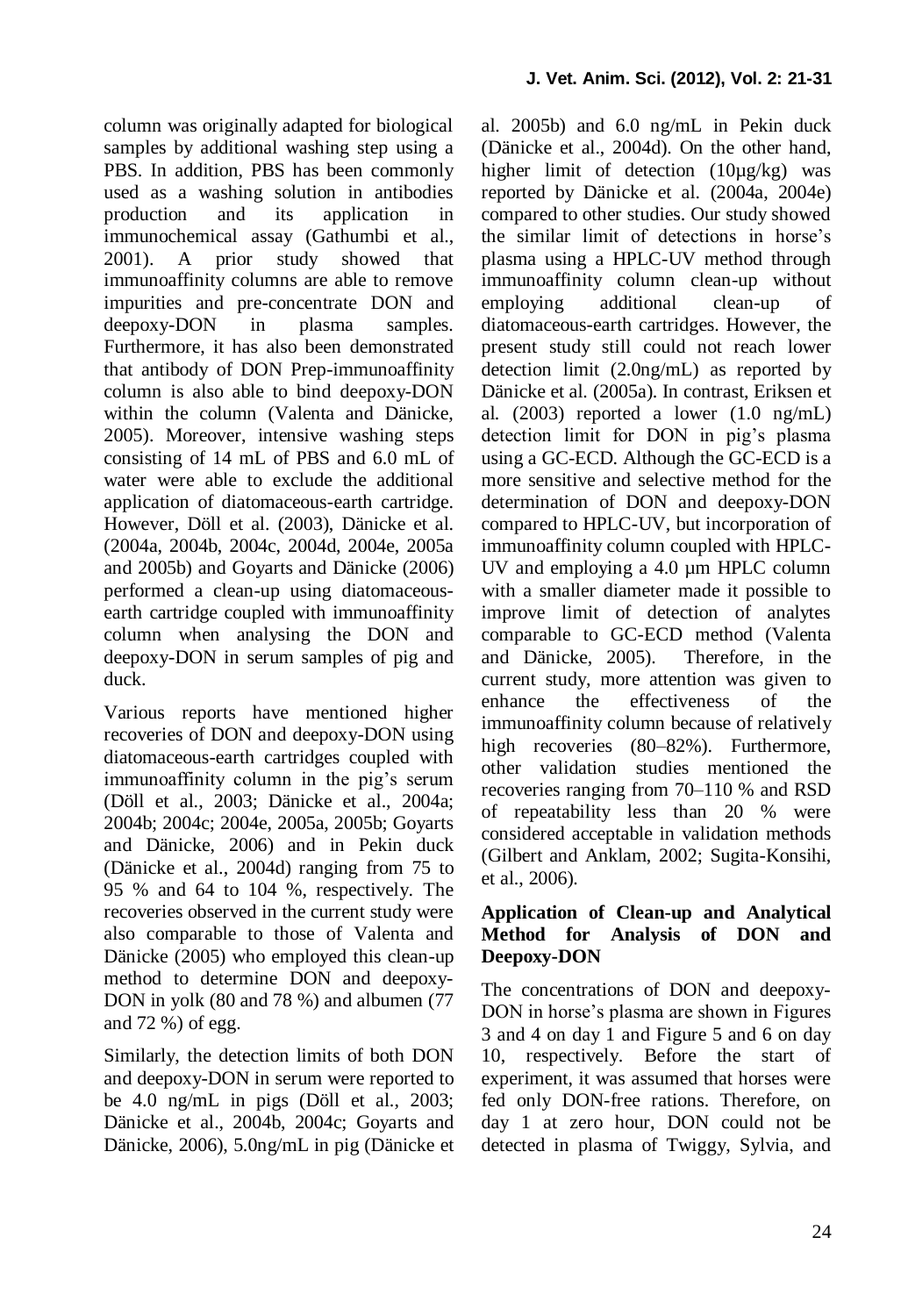Lucy except in the plasma of Regina (7.2 ng/mL) and Gaby (18.5 ng/mL). Deepoxy-DON could not be detected in Lucy and Gaby at zero hour on day one (Figure 4). In the remaining three animals (Regina, Twiggy, Sylvia), deepoxy-DON was detected at zero hour with concentrations ranging from 5.0 to 17.0 ng/mL.

Some studies (King et al., 1984; Swanson et al., 1987; He et al., 1992; Kollarczik et al., 1994) demonstrated successful metabolism of DON to deepoxy-DON *in vitro* by anaerobic intestinal microorganisms of ruminant and pig. The lack of appearance of deepoxy-DON in the serum samples of few horses might be due to individual variation and type of intestinal microorganisms present as it has been documented that each individual has own specific intestinal microbial population (Rehman et al., 2007). There is a dearth of report regarding the successful isolation of pure culture that has capability to metabolize DON to deepoxy-DON (Schatzmayr et al., 2006). Nevertheless, Binder et al. (1998) has described the capability of *Eubacterium sp.* to metabolize DON into deepoxy-DON.

Feeding of DON-contaminated feed to pigs have shown that the maximum concentration of DON in serum were reached after 4.1 hours (Dänicke et al., 2004b) and attained up to 6.0 hours after ingestion of contaminated feed. The authors reported that DON level in serum was approximately half of the maximum level attained one hour postfeeding. In the current study, the higher concentration of DON after one hour of feeding appeared in Regina and Gaby (Figure 3). In Regina, the magnitude of DON peak was 50 % after one hour of feeding compared to highest peak (six hours postfeeding) which is in accordance with the finding of Dänicke et al. (2004b). However, the highest concentration of DON appeared one hour post-feeding in Gaby on day 1. Goyarts and Dänicke (2006) also demonstrated that maximum concentration appeared in the pig's serum between 0.81 and 2.27 hours after chronically feeding DON-contaminated diet. The highest concentration of DON was observed in Sylvia after four hours of feeding on day ten (Figure 6 ) which is comparable to Eriksen et al*.* (2003) who mentioned maximum serum level of DON in pigs reached three hours after feeding of DON-contaminated feed.

### **Glucuronidation Degree of DON and Deepoxy-DON**

The conjugation of DON and its metabolites with activated glucuronic acid (uridine diphospho-glucuronic acid) is a major Phase II reaction to increase the water solubility, and therefore facilitate the excretion of DON or its metabolites in urine and bile. It is well documented that glucuronide conjugation occurs particularly in hepatocytes (Prelusky et al., 1988).

Generally, free form of DON (without treatment with ß-glucuronidase) in the plasma samples collected 24 hour postfeeding on day ten were under the limit of detection in all animals except in Twiggy (11.7 ng/mL) and Lucy (7.6 ng/mL). Similarly, free deepoxy-DON was detected only in Regina (5.8 ng/mL) and Twiggy (5.1 ng/ml). Incubation of plasma samples with ß-glucuronidase increased the concentration of DON and deepoxy-DON. In case of Twiggy, the concentrations of DON and deepoxy-DON increased and were 49.2 and 10.9 ng/mL respectively. While concentrations of DON and deepoxy-DON in plasma treated with ß-glucuronidase were found to be 30.3 ng DON/mL (Lucy) and 19.8 ng deepoxy-DON/mL (Regina). The degree of conjugated-DON in the plasma was found to be 76.1 and 79.1 % for Twiggy and Lucy, respectively. In plasma, it seems that majority of DON is present in the glucuronide-conjugated form. The degree of conjugated deepoxy-DON was higher in Regina (70.6 %) compared to Twiggy (52.8 %).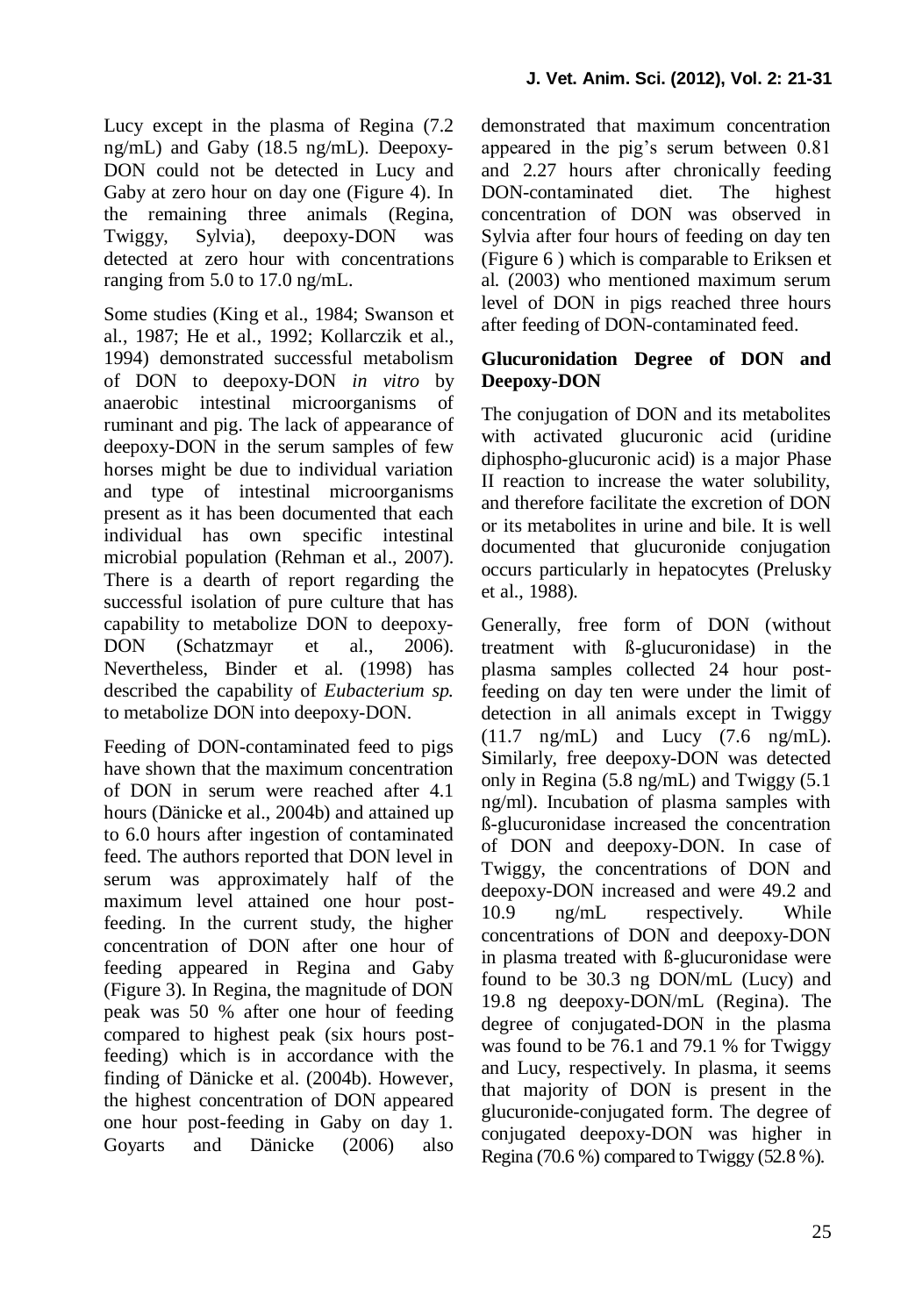

**Figure 1** A representative HPLC-UV chromatogram of natural-contaminated plasma containing 4.2 ng DON and 4.1 ng deepoxy-DON/mL after clean-up using immunoaffinity column



**Figure 2** A representative HPLC-UV chromatogram of artificial-contaminated plasma containing 40.7 ng DON/mL and 43.2 ng deepoxy-DON/mL after clean-up using immunoaffinity column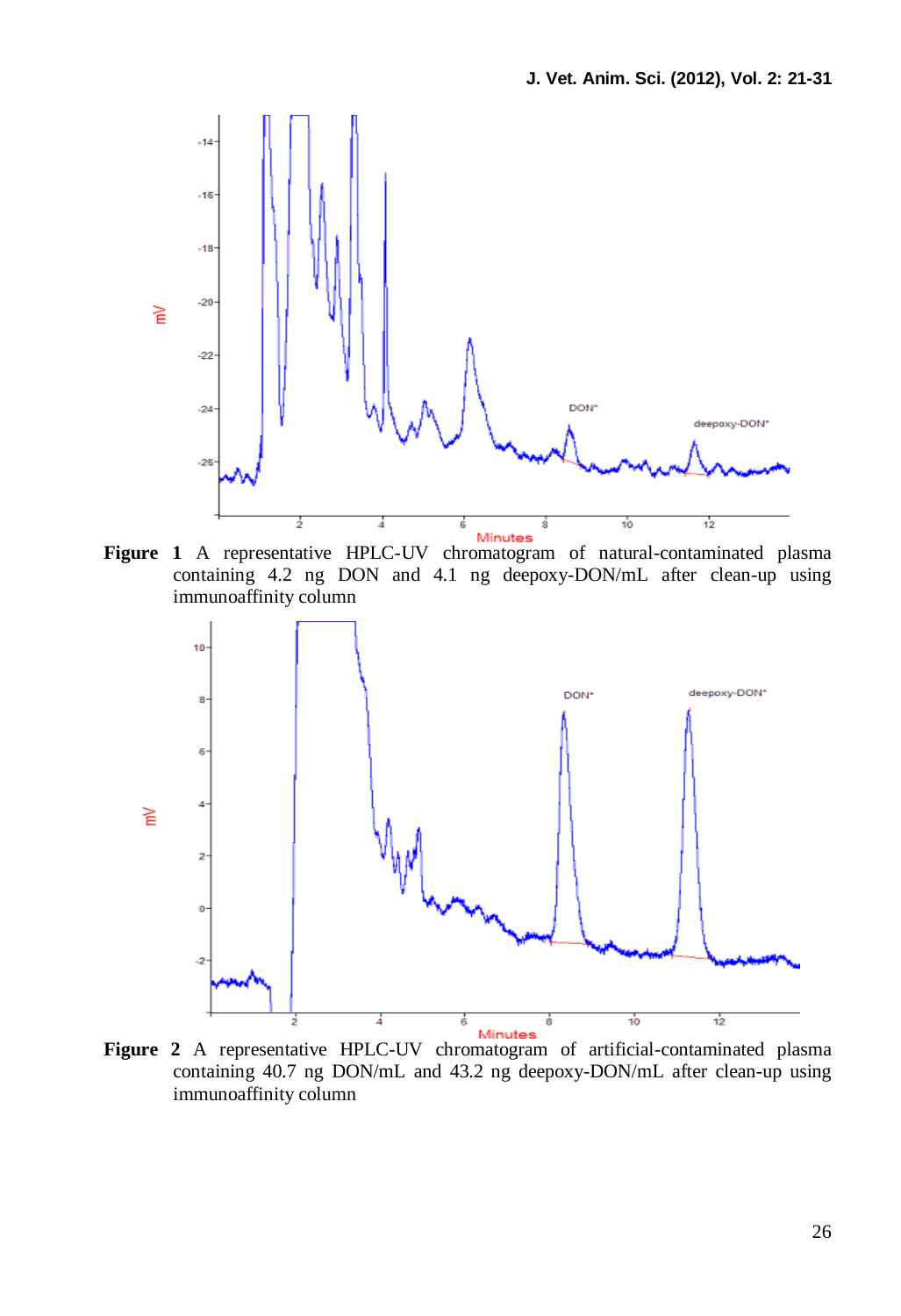

**Figure 3** Concentrations of DON in plasma samples at 0, 1, 2, 3, 4, 6, 8, 12 and 24 hours during day one



**Figure 4** Concentrations of deepoxy-DON in plasma samples at 0, 1, 2, 3, 4, 6, 8, 12 and 24 hours during day one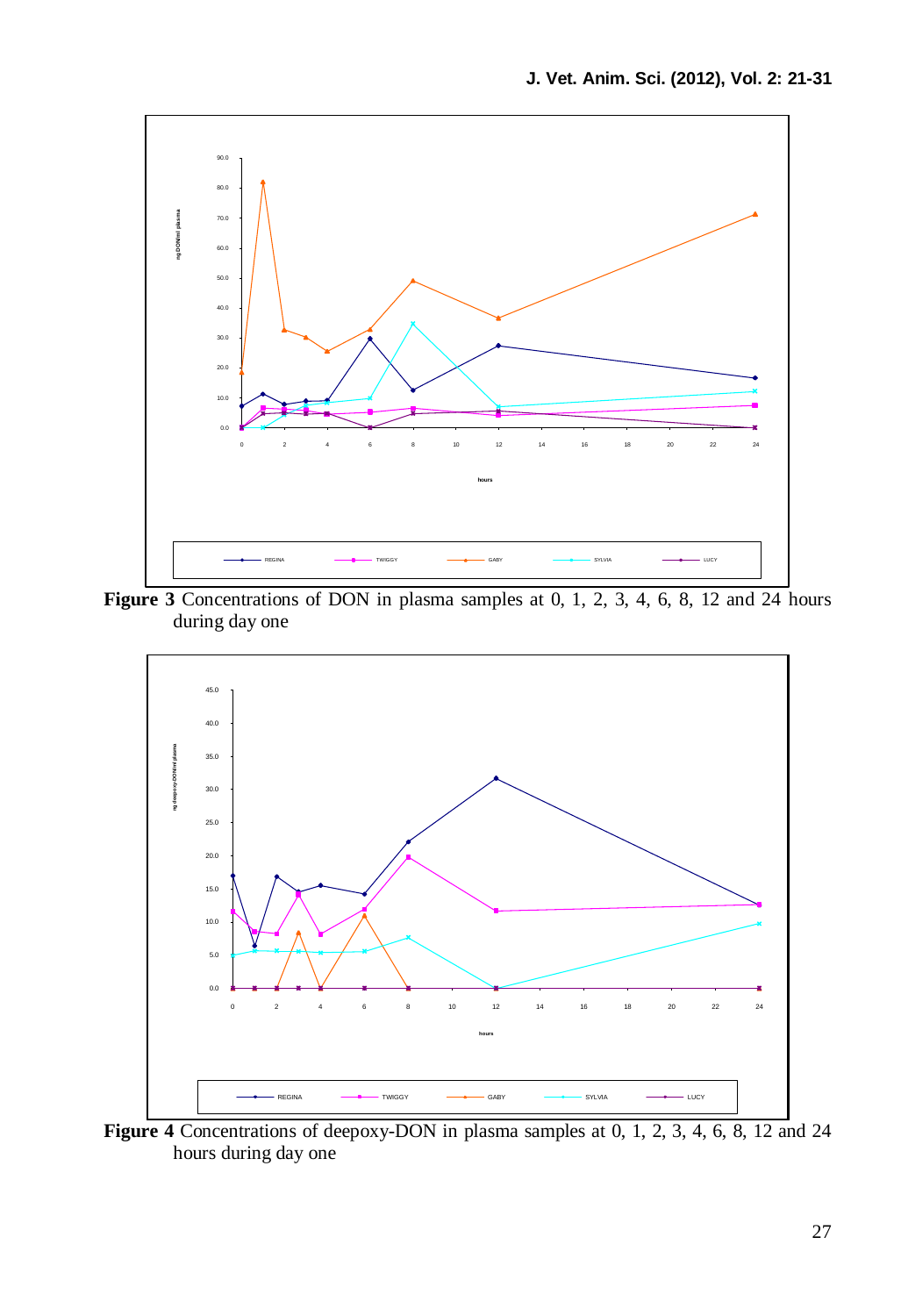

**Figure 5** Concentrations of DON in plasma samples at 0, 1, 2, 3, 4, 6, 8, 12 and 24 hours on day 10



**Figure 6** Concentrations of deepoxy-DON in plasma samples at 0, 1, 2, 3, 4, 6, 8, 12 and 24 hours on day 10.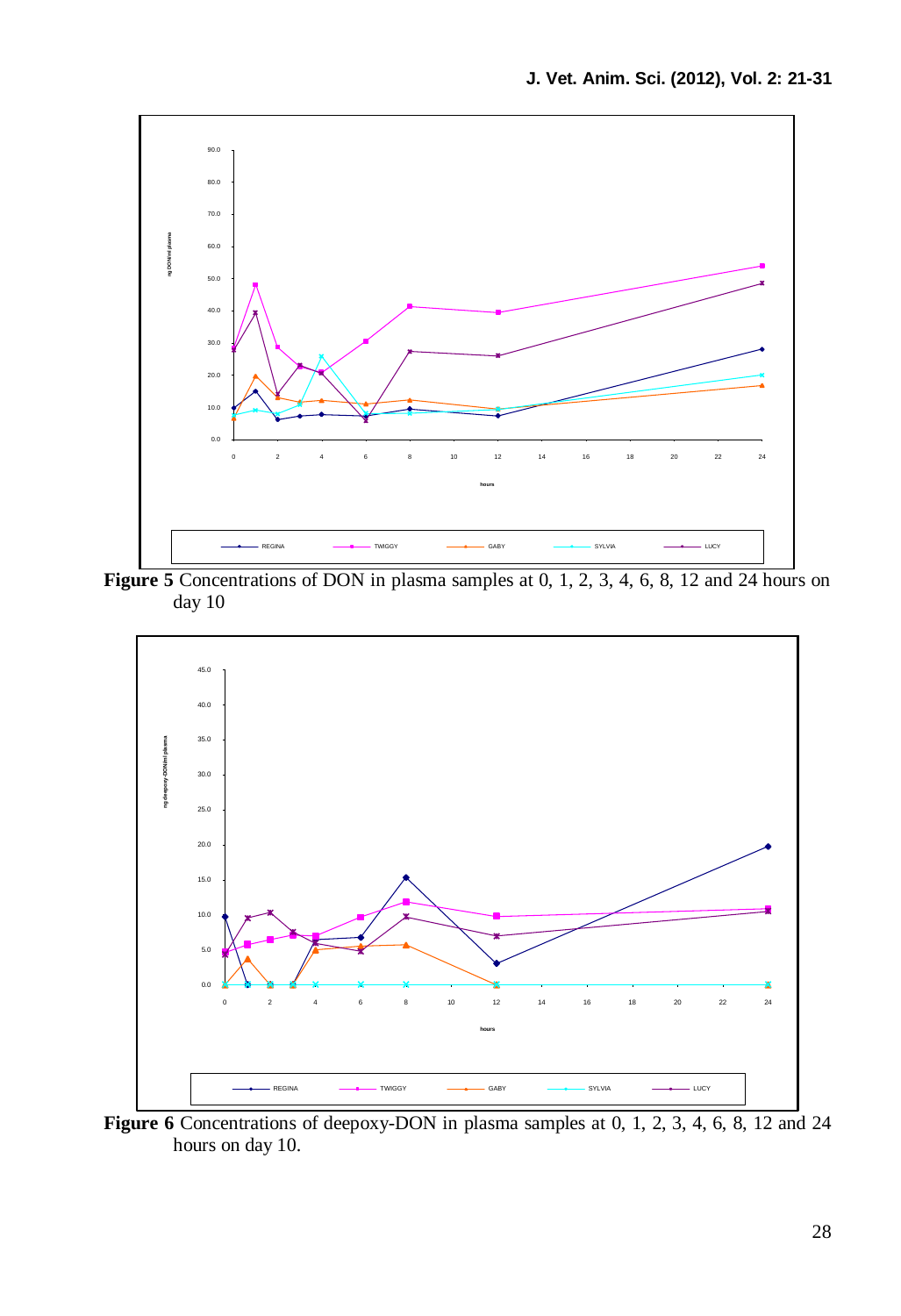| Parameter               | $10 \text{ ng/mL}$ |       | $25 \text{ ng/mL}$ |       | $50 \text{ ng/mL}$ |       | $100 \text{ ng/mL}$ |       |
|-------------------------|--------------------|-------|--------------------|-------|--------------------|-------|---------------------|-------|
|                         | Day 1              | Day 4 | Day 1              | Day 4 | Day 1              | Day 4 | Day 1               | Day 4 |
| $X_1$ (ng/mL)           | 7.72               | 7.92  | 21.27              | 20.89 | 42.70              | 44.89 | 89.78               | 85.41 |
| $X_2$ (ng/mL)           | 7.47               | 7.42  | 20.14              | 19.30 | 40.23              | 40.77 | 84.67               | 91.62 |
| $X_3$ (ng/mL)           | 7.69               | 7.58  | 21.27              | 19.38 | 41.13              | 39.62 | 91.62               | 77.53 |
| Mean values             | 7.63               | 7.64  | 20.89              | 19.86 | 41.35              | 41.76 | 88.69               | 84.85 |
| SD.                     | 0.13               | 0.26  | 0.65               | 0.90  | 1.25               | 2.77  | 3.60                | 7.06  |
| $RSD$ within-day $(\%)$ | 1.76               | 3.35  | 3.13               | 4.51  | 3.03               | 6.64  | 4.06                | 8.32  |
| RSD between-day<br>(% ) |                    | 2.40  |                    | 4.43  |                    | 4.66  |                     | 6.27  |

**Table 1** Repeatability within-day and between-day of DON analysis in various level of spiked horse's plasma (n=3)

**Table 2** Repeatability within-day and between-day of deepoxy-DON analysis in various level of spiked horse's plasma (n=3)

| Parameter                 | $10 \text{ ng/mL}$ |       | $25 \text{ ng/mL}$ |       | $50 \text{ ng/mL}$ |       | $100 \text{ ng/mL}$ |       |
|---------------------------|--------------------|-------|--------------------|-------|--------------------|-------|---------------------|-------|
|                           | Day 1              | Day 4 | Day 1              | Day 4 | Day 1              | Day 4 | Day 1               | Day 4 |
| $X_1$ (ng/mL)             | 8.07               | 7.67  | 20.89              | 20.56 | 40.82              | 42.54 | 86.41               | 87.95 |
| $X_2$ (ng/mL)             | 6.56               | 6.76  | 18.55              | 19.95 | 41.87              | 43.21 | 88.32               | 88.44 |
| $X_3$ (ng/mL)             | 7.84               | 6.98  | 19.70              | 19.18 | 40.77              | 43.98 | 80.69               | 79.82 |
| Mean                      | 7.49               | 7.14  | 19.71              | 19.90 | 41.15              | 43.24 | 85.14               | 85.40 |
| SD.                       | 0.81               | 0.47  | 1.17               | 0.69  | 0.62               | 0.72  | 3.97                | 4.85  |
| RSD within-day $(\% )$    | 10.84              | 6.63  | 5.93               | 3.49  | 1.51               | 1.66  | 4.66                | 5.67  |
| RSD between-day<br>$(\%)$ | 8.55               |       | 4.37               |       | 3.06               |       | 4.65                |       |

**Table 3** Summary of DON and deepoxy-DON recoveries in various level of spiked horse's plasma (n=6)

| Concentration of analyte (ng/mL) | Recoveries of analyte in spiked plasma samples |                 |  |  |  |
|----------------------------------|------------------------------------------------|-----------------|--|--|--|
| plasma)                          | DOM(%)                                         | Deepoxy-DON (%) |  |  |  |
| 10                               | 76.3                                           | 73.2            |  |  |  |
| 25                               | 81.5                                           | 79.2            |  |  |  |
| 50                               | 83.1                                           | 84.4            |  |  |  |
| 100                              | 86.8                                           | 85.3            |  |  |  |
| Mean $\pm$ SD                    | $81.9 \pm 5.3$                                 | $80.5 \pm 6.4$  |  |  |  |
| RSD of recoveries (%)            | 6.4                                            | 7.9             |  |  |  |

Evidences showed that a high variation was found in the glucuronidation degree in blood samples from different animals. Prelusky et al. (1988) demonstrated that only small of DON was present in glucuronide-conjugated form in pig's serum. According to Goyarts and Dänicke (2006), 9.1–60 % of total DON appeared to be conjugated in pig's serum, while Eriksen et al. (2003) observed that 42 % of total DON was in glucuronide-conjugated form. In another study, Dänicke et al. (2005a) found that degree of conjugation of DON in the serum was approximately 33 % ranging from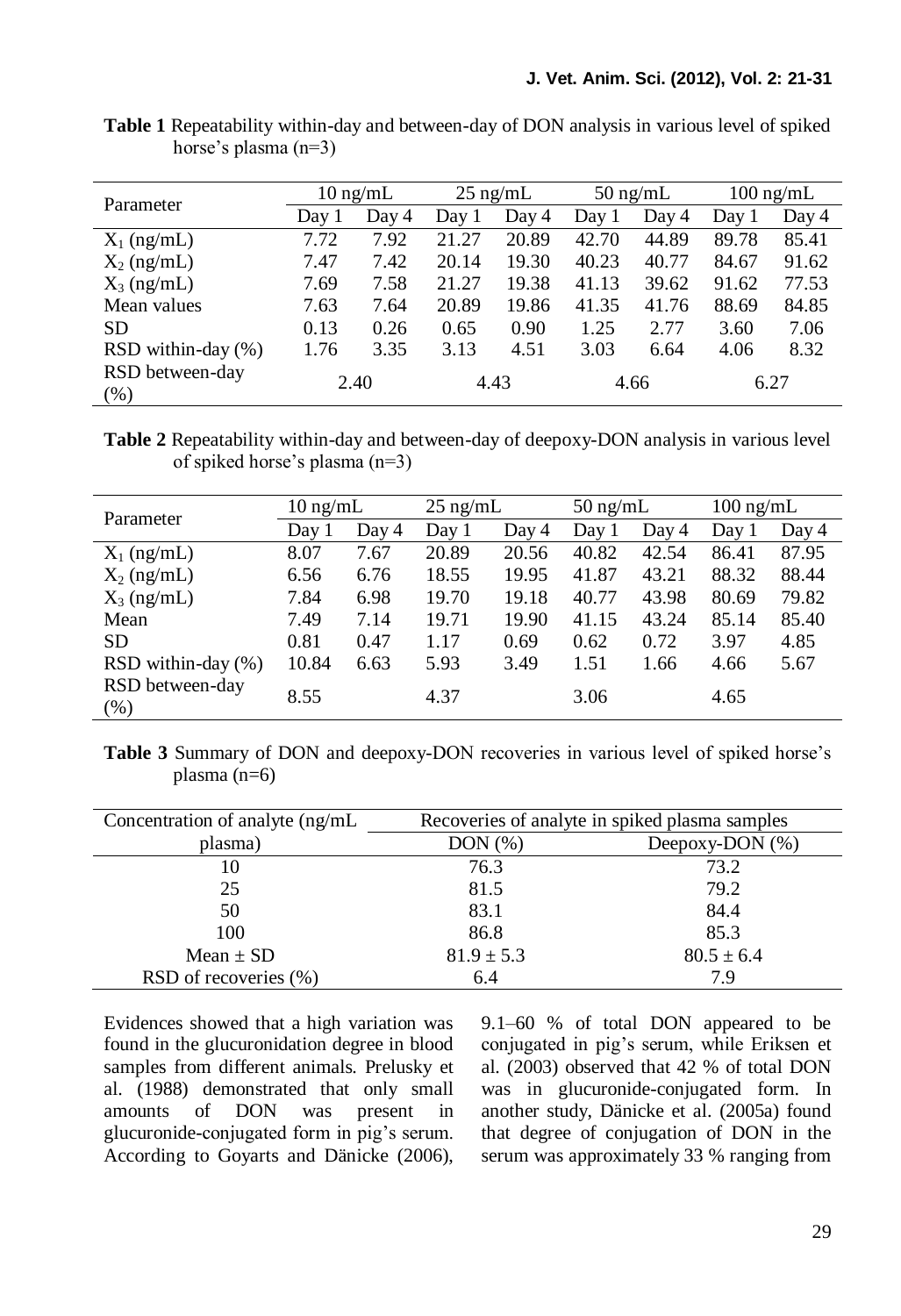19 to 45 %. Prelusky et al. (1985) reported a difference in the glucuronidation of DON due to routes of administration, because plasma proportion of conjugated-DON was 73 % after oral gavage compared to 20 % after intravenous application to sheep reflecting the role of extra-hepatic tissues in the conjugation for DON. It has been found that concentration of deepoxy-DON was under the limit of detection in the serum samples of pigs experimentally fed a diet contaminated with DON (Dänicke et al., 2005b) which is in accordance to present study.

In conclusion, the problem of the less selectivity of HPLC-UV detector could be overcome by employing an immunoaffinity column clean-up. The immunoaffinity cleanup coupled with HPLC-UV seems to be an applicable method and successful for the quantification of DON and deepoxy-DON in blood.

## **REFERENCES**

- Binder, J., G. Schatzmayr, and G. Heidler. 1998. Microbial inactivation of trichothecenes – development of a feed additive. In: Piva, G. (ed): *Proceedings of the 5th Feed Production Conference. Parma: Tipolitografia Benedettina:* 71– 87.
- Biopure, 2005. Certificate of analysis biopure: deoxynivalenol in acetonitrile. Biopure Referenzsubstanze GmbH, Tulln, Austria.
- Creppy, E. E. 2002: Update of survey, regulation and toxic effects of mycotoxins in Europe. *Toxicology Letters,* 127: 19–28.
- Dänicke, S., H. Valenta, and F. Klobasa. 2004a. Effects of graded levels of Fusarium toxin contaminated wheat in diets for fattening pigs on growth performance, nutrient digestibility, deoxynivalenol balance and clinical

serum characteristics. *Archives of Animal Nutrition,* 58: 1–17.

- Dänicke, S., H. Valenta, S. Döll. 2004b. On the toxicokinetics and the metabolism of deoxynivalenol (DON) in the pig. *Archives of Animal Nutrition*, 58: 169– 180.
- Dänicke, S., H. Valenta, and T. Goyarts. 2004c. On the effects of deoxynivalenol (DON) in pig feed on growth performance, nutrient utilization and DON metabolism. *Journal of Animal Science,* 13: 539–556.
- Dänicke, S., K. H. Ueberschär and H. Valenta. 2004d. Effects of graded levels of Fusarium-toxin-contaminated wheat in Pekin duck diets on performance, health and metabolism of deoxynivalenol and zearalenone. *British Poultry Science*, 45: 264–272.
- Dänicke, S., H. Valenta, and S. Döll. 2004e. On the effectiveness of a detoxifying agent in preventing fusario-toxicosis in fattening pigs. *Animal Feed Science and Technology,* 114: 141–157.
- Döll, S., S. Dänicke and K. H. Ueberschär. 2003. Effect of graded levels of Fusarium toxin contaminated maize in diets for female weaned piglets. *Archives of Animal Nutrition*, 57: 311– 334.
- Eriksen, G. S., H. Pettersson, and J. E. Lindberg. 2003. Absorption, metabolism and excretion of 3-acetyl-DON in pigs. *Archives of Animal Nutrition,* 57: 335– 345.
- Gathumbi, J. K., J. E. Usleber, and E. Märtlbauer. 2001. Production of ultrasensitive antibodies against aflatoxin B1. *Letters in Applied Microbiology,* 32: 349–351.
- Gilbert, J. and E. Anklam. 2002. Validation of analytical methods for determining mycotoxins in foodstuffs. *Trends in Analytical Chemistry,* 21: 468–486.
- Goyarts, T., and S. Dänicke. 2006. Bioavailability of the *Fusarium* toxin deoxynivalenol (DON) from naturally